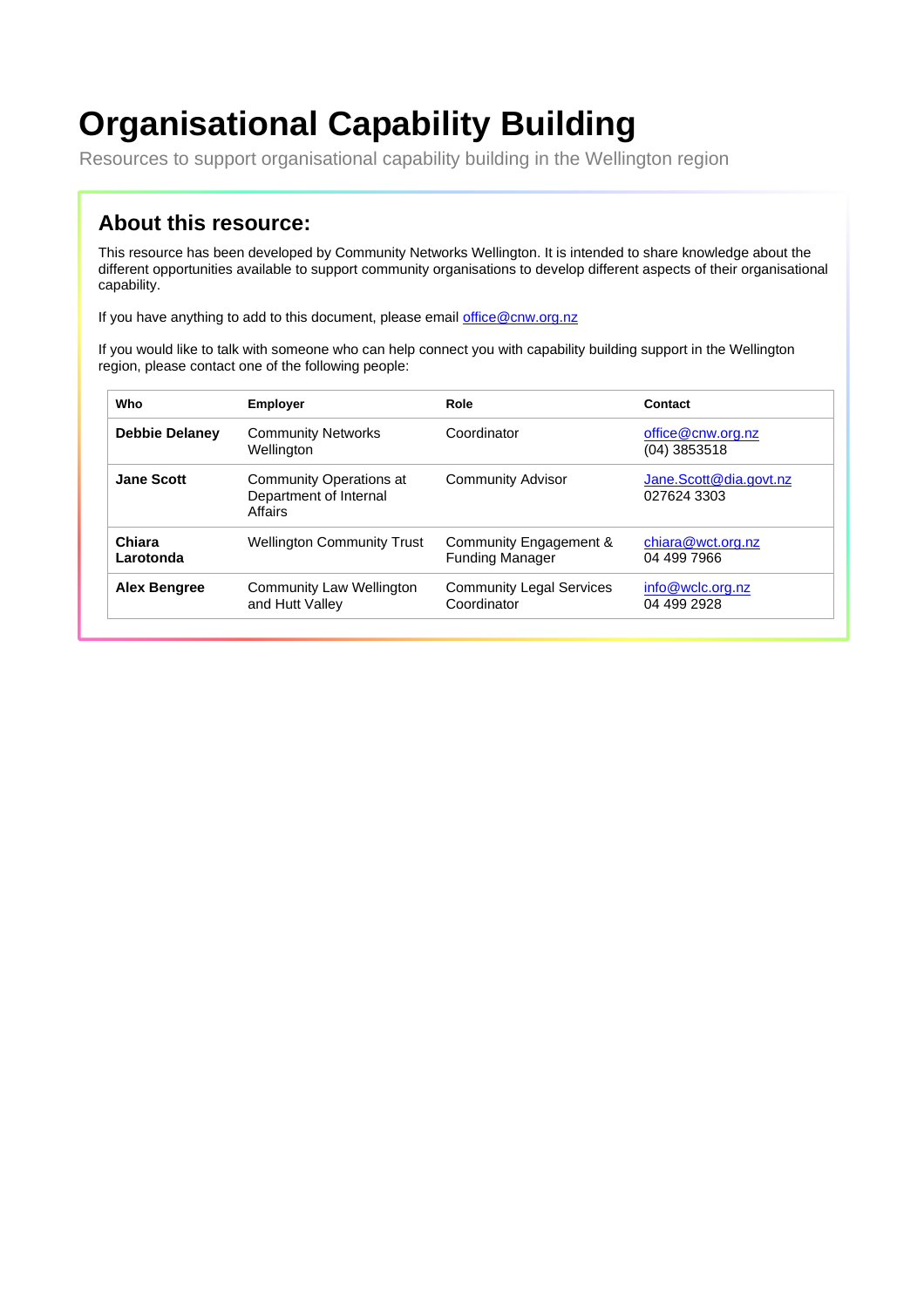### **Capability aspects contents:**

I think you should explain what is meant by the sections – like instructions how what the user should do next?

<span id="page-1-0"></span>

| Accessibility<br>1.                                     | (link) |
|---------------------------------------------------------|--------|
| Accountability and external reporting<br>2.             | (link) |
| Administration<br>З.                                    | (link) |
| Business continuity and preparedness<br>4.              | (link) |
| 5.<br>Communications and marketing                      | (link) |
| Evaluation<br>6.                                        | (link) |
| Financial sustainability and management processes<br>7. | (link) |
| Governance<br>8.                                        | (link) |
| Information technology<br>9.                            | (link) |
| <b>10.</b> Leadership                                   | (link) |
| 11. Legal obligations                                   | (link) |
| 12. Miscellaneous                                       | (link) |
| <b>13.</b> Partnerships and collaboration               | (link) |
| 14. Planning                                            | (link) |
| <b>15. Policies</b>                                     | (link) |
| <b>16.</b> Staffing / human resources                   | (link) |
| 17. Te Tiriti o Waitangi                                | (link) |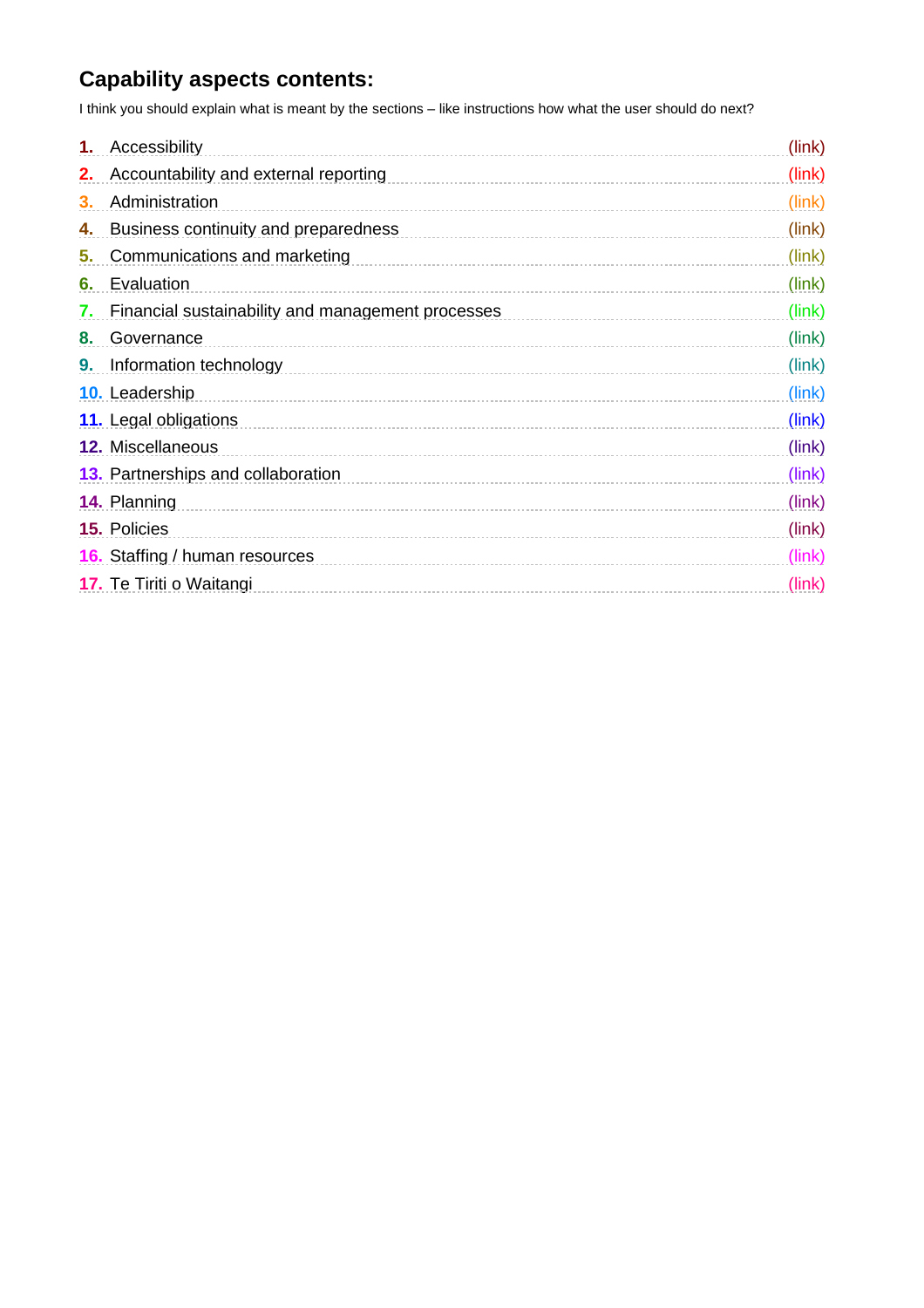# **1. Accessibility:**

| <b>Organisation</b>    | <b>Description of service</b>                                                                                                                                                                                                                                              | Website                         | <b>Contact</b>                                                                                         | <b>Contact person</b> |
|------------------------|----------------------------------------------------------------------------------------------------------------------------------------------------------------------------------------------------------------------------------------------------------------------------|---------------------------------|--------------------------------------------------------------------------------------------------------|-----------------------|
| <b>Barrier Free NZ</b> | Their mission is to encourage, promote and facilitate the<br>creation of built environments that are accessible and<br>usable by everyone in the community including people with<br>disabilities. They have guides available to create an<br>accessible built environment. | https://www.barrierfree.org.nz/ | 021 0291 6314<br>executive@barrierfree.org.nz                                                          |                       |
| <b>Be Accessible</b>   | Be. Accessible is a New Zealand social change initiative<br>and a holistic framework for accessibility with a mission to<br>create a truly accessible country for us all.                                                                                                  | https://www.belab.co.nz/        | $(09)$ 309 8966<br>Rm WB239 WB Building 63 Wellesley<br>Street East, Auckland City<br>info@belab.co.nz |                       |

# **2. Accountability and external reporting:**

<span id="page-2-0"></span>

| <b>Organisation</b>                        | <b>Description of service</b>                                                                                                                                                                                                                                                                                                                       | <b>Website</b>                                                                               | <b>Contact</b>                                                                                      | <b>Contact person</b>                                                                  |
|--------------------------------------------|-----------------------------------------------------------------------------------------------------------------------------------------------------------------------------------------------------------------------------------------------------------------------------------------------------------------------------------------------------|----------------------------------------------------------------------------------------------|-----------------------------------------------------------------------------------------------------|----------------------------------------------------------------------------------------|
| <b>External</b><br><b>Reporting Board</b>  | Developing and publishing financial reporting standards to<br>ensure the content, reliability and quality of financial and<br>performance statements meet minimum standards. This<br>ensures governance groups, members, funders, and<br>donors can read them and make informed decisions.                                                          | https://www.xrb.govt.nz/<br>Details about the new reporting<br>standards are available here. | $(04)$ 550 2030                                                                                     |                                                                                        |
| <b>Charities</b><br><b>Services</b>        | Charities Services is part of the Department of Internal<br>Affairs. Their role is to register and monitor charities<br>to promote public trust and confidence and to encourage<br>the effective use of charitable resources. They<br>encourage good governance and management practices<br>by providing educational support, advice and materials. | https://www.charities.govt.nz                                                                | 0508 Charities (242 748)<br>45 Pipitea Street<br>Wellington Central, 6011<br>info@charities.govt.nz | The contact centre will<br>connect you with the<br>appropriate person to<br>speak with |
| Community<br><b>Accounting</b><br>Aotearoa | Community Accounting Aotearoa is a free service which<br>offers support, advice or assistance on financial matters.                                                                                                                                                                                                                                 | https://ancad.org.nz/community-<br>accounting-aotearoa                                       | 021 054 6240<br>geoff@ancad.org.nz                                                                  |                                                                                        |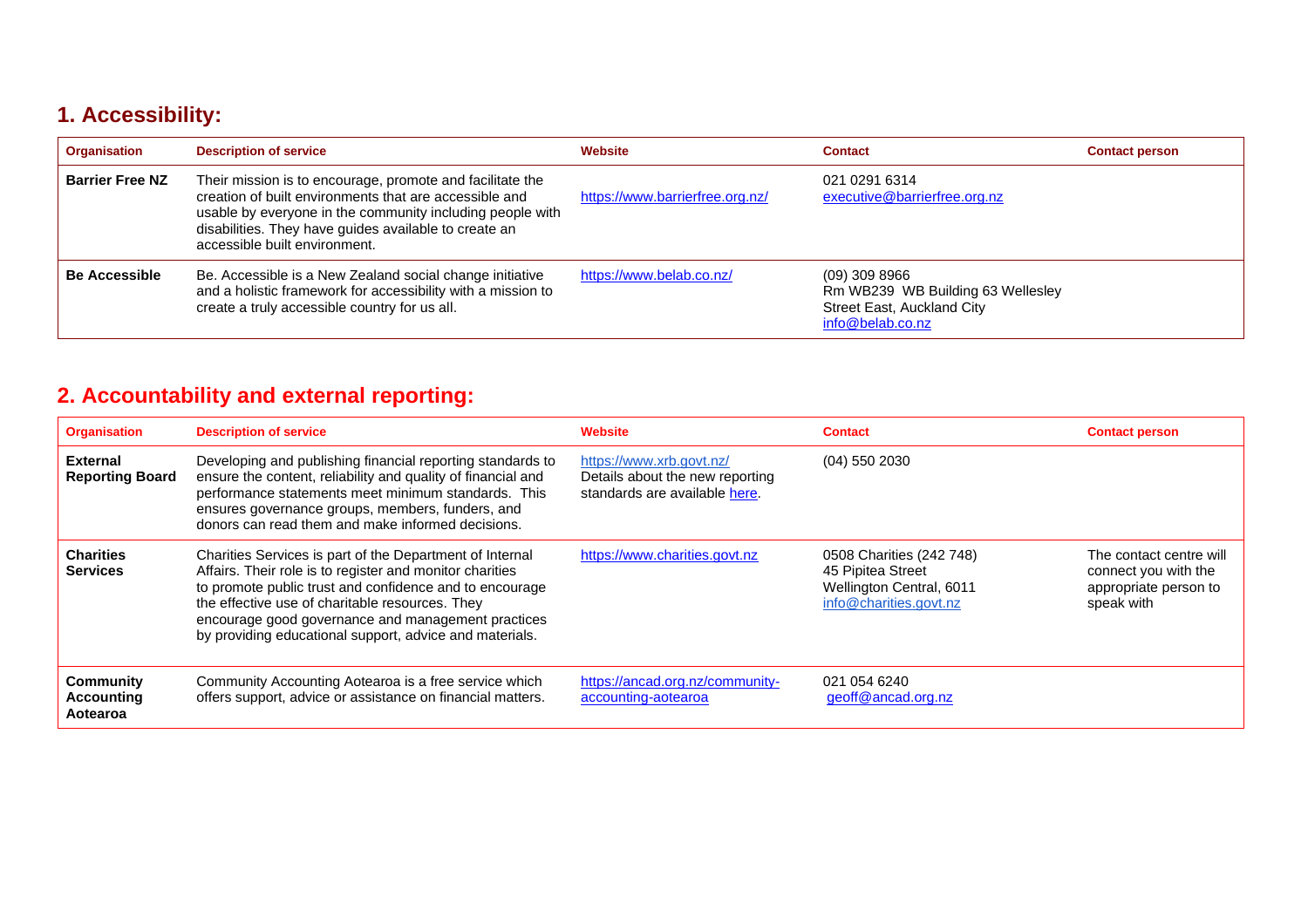#### **3. Administration:**

| <b>Organisation</b>              | <b>Description of service</b>                                                                                            | Website | <b>Contact</b> | <b>Contact person</b> |
|----------------------------------|--------------------------------------------------------------------------------------------------------------------------|---------|----------------|-----------------------|
| <b>Community Net</b><br>Aoteaora | A number of resources on record keeping and running<br>meetings are available. Community resource kit available<br>here. |         |                |                       |
| The<br><b>Ombudsman</b>          | Guides on good administration. Guides available here.                                                                    |         |                |                       |

# **4. Business continuity and preparedness:**

| <b>Organisation</b>                                                 | <b>Description of service</b>                                      | <b>Website</b>                        | Contact                        | <b>Contact person</b> |
|---------------------------------------------------------------------|--------------------------------------------------------------------|---------------------------------------|--------------------------------|-----------------------|
| <b>Wellington Regional</b><br>Emergency<br><b>Management Office</b> | "It's Easy: Get Prepared" BCP guide for small business<br>and NFPs | www.getprepared.org.nz/business<br>es | (04) 830.4279<br>info@wremo.nz |                       |

# <span id="page-3-0"></span>**5. Communications and marketing:**

<span id="page-3-2"></span><span id="page-3-1"></span>

| <b>Organisation</b>                             | <b>Description of service</b>                                                                                                                                                                                                                                                        | Website                    | <b>Contact</b>                        | <b>Contact person</b> |
|-------------------------------------------------|--------------------------------------------------------------------------------------------------------------------------------------------------------------------------------------------------------------------------------------------------------------------------------------|----------------------------|---------------------------------------|-----------------------|
| <b>The Community</b><br><b>Comms Collective</b> | The Community Comms Collective works with community<br>organisations to strengthen their capability and help them<br>more effectively communicate their causes and work. Its<br>services include free communications advice and<br>support, workshops and web usability assessments. | www.communitycomms.org.nz/ | comms@communitycomms.org.nz           | Gail Marshall         |
| <b>Film for Change</b>                          | A charity that makes films for charities                                                                                                                                                                                                                                             | www.filmforchange.org.nz/  |                                       |                       |
| <b>Community Net</b><br>Aotearoa                | Resources on communications can be found in the<br>community resource kit available here.                                                                                                                                                                                            |                            |                                       |                       |
| <b>Comms2Comms</b>                              | Peer support, networking and monthly get-togethers for<br>people working in comms in the community sector                                                                                                                                                                            | www.huie.org.nz/           | Hosted by Hui E!<br>admin@huie.org.nz |                       |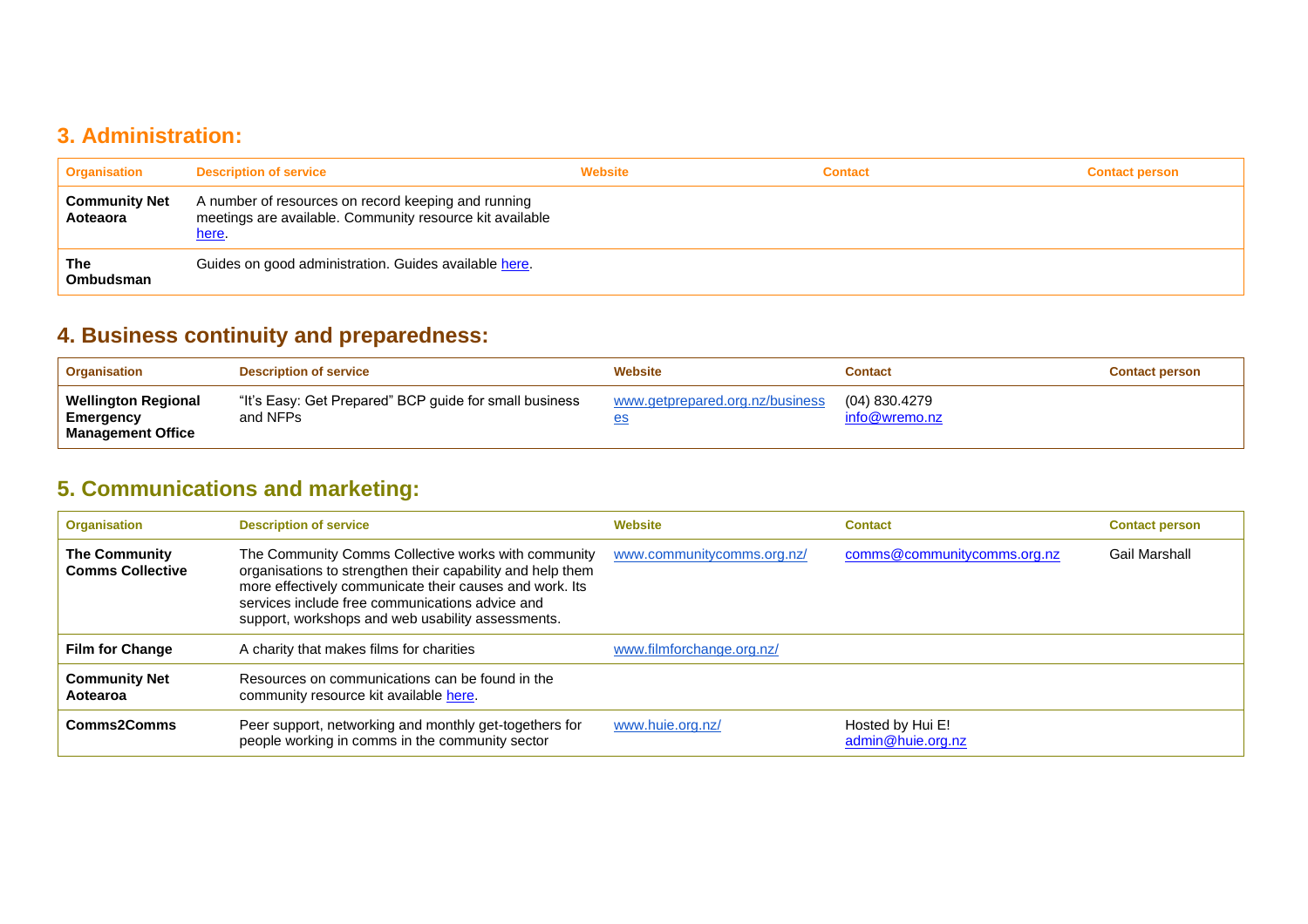### **6. Evaluation:**

| <b>Organisation</b>       | <b>Description of service</b>                                                                                                                                                                                                                                                                                                                                                                                                         | <b>Website</b>               | <b>Contact</b>                                | <b>Contact person</b> |
|---------------------------|---------------------------------------------------------------------------------------------------------------------------------------------------------------------------------------------------------------------------------------------------------------------------------------------------------------------------------------------------------------------------------------------------------------------------------------|------------------------------|-----------------------------------------------|-----------------------|
| <b>Ignite Consultants</b> | Ignite facilitates the development of community<br>organisations in the Dunedin and Wellington regions by<br>providing them an eight week partnership with a team of<br>clever and creative students. These students then<br>develop a deep understanding of how the organisation<br>operates. At the end of the eight week period they<br>present a clear strategy to the organisation that assists<br>them in reaching their goals. | www.igniteconsultants.co.nz/ |                                               |                       |
| <b>NZ Navigator</b>       | An online self-assessment tool to identify your<br>organisation's strengths and weaknesses                                                                                                                                                                                                                                                                                                                                            | www.nznavigator.org.nz/      |                                               |                       |
| <b>Better Evaluation</b>  | A website with resources and information about<br>conducting quality evaluation processes.                                                                                                                                                                                                                                                                                                                                            | www.betterevaluation.org     |                                               |                       |
| <b>What Works</b>         | An Aoteaora New Zealand-specific website with<br>information that aims to help people gather robust data<br>and information to tell a real story about what they are<br>doing and the difference it makes.                                                                                                                                                                                                                            | whatworks.org.nz             | 04 385 6173<br>admin@communityresearch.org.nz | Janie Walker          |

# <span id="page-4-0"></span>**7. Financial sustainability and management processes:**

<span id="page-4-1"></span>

| <b>Organisation</b>                       | <b>Description of service</b>                                                                                                                                                                                                      | Website                        | <b>Contact</b>                                | <b>Contact person</b> |
|-------------------------------------------|------------------------------------------------------------------------------------------------------------------------------------------------------------------------------------------------------------------------------------|--------------------------------|-----------------------------------------------|-----------------------|
| <b>Accounting for</b><br><b>Charities</b> | We are a registered charity that provides subsidised and<br>affordable Financial, Governance, and Strategic Planning<br>training and advice for the benefit of community groups in<br>the Lower North Island, Hamilton & Auckland. | http://charityaccounts.org.nz/ | 027 2494721<br>info@charityaccounts.org.nz    | Mark Vallance         |
| The Funding<br><b>Connection Ltd</b>      | Working together with sports clubs, schools and not-for-<br>profit organisations to source funding opportunities and<br>complete grant application forms.                                                                          | http://fundingconnection.nz/   | 027 239 6161<br>helen@fundingconnection.co.nz | Helen Whitcombe       |
| <b>Community Net</b><br>Aoteaora          | Information and resources on managing finances and<br>raising funds can be found in the community resource kit<br>available here.                                                                                                  |                                |                                               |                       |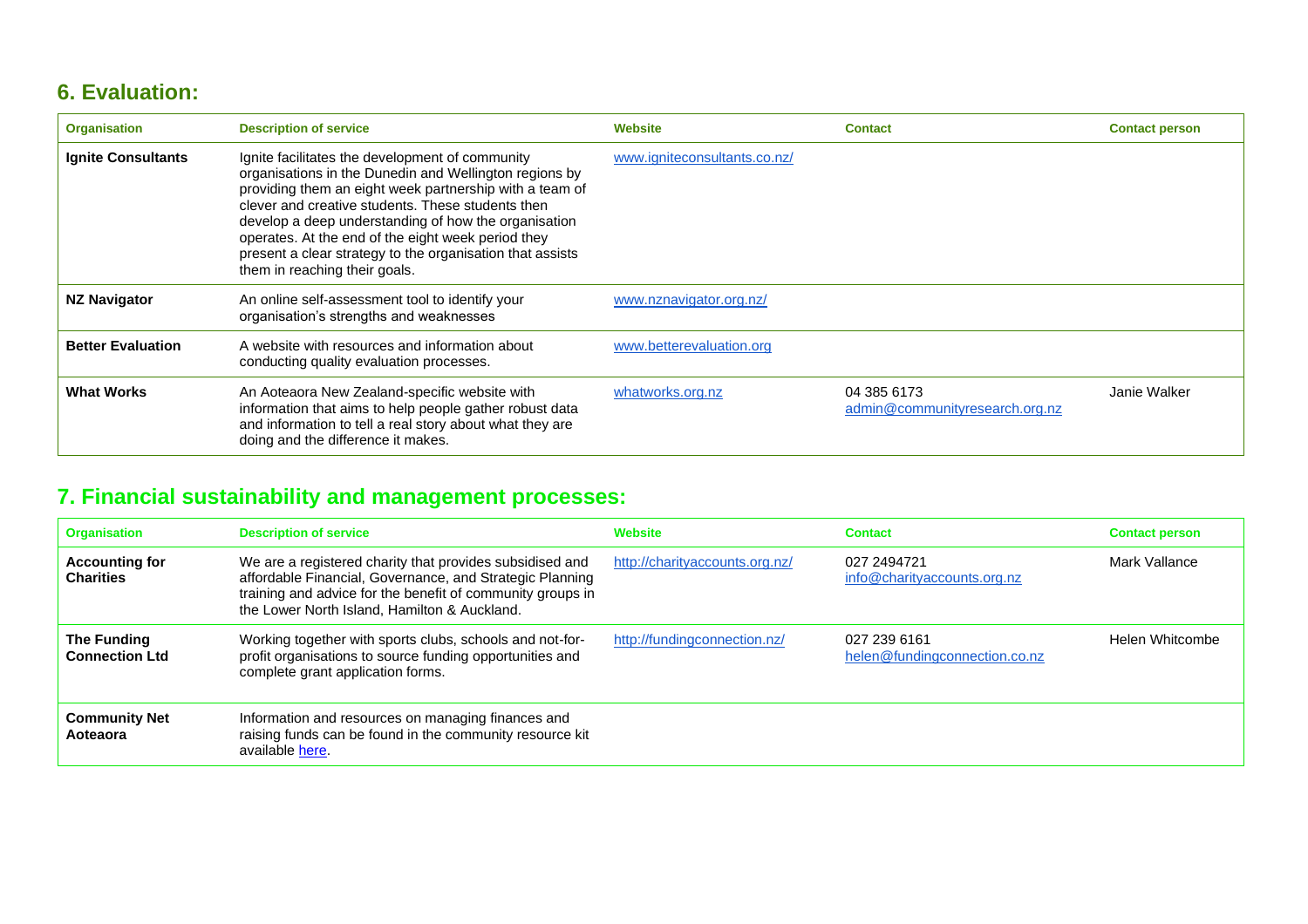| <b>Fundraising Institute of</b><br>New Zealand (FINZ) | FINZ is the professional body for fundraisers and<br>organisations involved with charities and not-for-profits in<br>New Zealand. They work with members from over 800<br>charities and not-for-profit organisations, helping them<br>fundraise; professionally, ethically and sustainably. | http://finz.org.nz/       | 499 6223 or 0508 64 FINZ<br>Level 3 50 Manners Street, Te Aro,<br>Wellington 6011<br>info@finz.org.nz     |
|-------------------------------------------------------|---------------------------------------------------------------------------------------------------------------------------------------------------------------------------------------------------------------------------------------------------------------------------------------------|---------------------------|-----------------------------------------------------------------------------------------------------------|
| <b>Generosity NZ</b>                                  | Provide databases to search for fundraising opportunities.                                                                                                                                                                                                                                  | http://generosity.org.nz/ | 471 8900<br>Level 4, Civic Assurance House<br>116 Lambton Quay, Wellington 6140<br>info@generosity.org.nz |

#### **8. Governance:**

<span id="page-5-0"></span>

| <b>Organisation</b>                                                 | <b>Description of service</b>                                                                                                                                                                                                                                                                                                                   | Website                                                        | <b>Contact</b>                                                                                              | <b>Contact person</b> |
|---------------------------------------------------------------------|-------------------------------------------------------------------------------------------------------------------------------------------------------------------------------------------------------------------------------------------------------------------------------------------------------------------------------------------------|----------------------------------------------------------------|-------------------------------------------------------------------------------------------------------------|-----------------------|
| <b>Volunteer Wellington</b>                                         | Volunteer Wellington provide a full annual training<br>calendar that includes governance training, among many<br>other topics.                                                                                                                                                                                                                  | www.volunteerwellington.nz                                     | $(04)$ 499 4570<br>Level 7, 186 Willis St, Wellington.<br>info@volunteerwellington.nz                       | Julie Thomson         |
| <b>Community Law</b><br><b>Wellington and Hutt</b><br><b>Valley</b> | Provide training workshops in governance                                                                                                                                                                                                                                                                                                        | www.wclc.org.nz                                                | (04) 499 2928<br>Level 2 Dixon Street Wellington<br>Level 2 59 Queens Drive Hutt Valley<br>alex@wclc.org.nz | Alex Bengree          |
| <b>Community Net</b><br>Aotearoa                                    | Community Net Aotearoa can be found in the community<br>resources kit available here.                                                                                                                                                                                                                                                           |                                                                |                                                                                                             |                       |
| <b>Te Puni Kokiri</b>                                               | Information to help trustees and directors of Māori<br>organisations with their responsibilities and role as<br>guardians and leaders.                                                                                                                                                                                                          | http://www.tpk.govt.nz/en/whakam<br>ahia/effective-governance/ |                                                                                                             |                       |
| Department of Internal<br><b>Affairs</b>                            | DIA provide Community Advisory Services to assist<br>communities and community organisations to develop<br>best practice operating policies and processes as well as<br>supporting engagement in community led initiatives. They<br>also provide a range of funding options including Crown;<br>Lottery and a range of Scholarships and Trusts. | http://www.communitymatters.govt<br>.nz/                       | 0800 824 824<br><b>DIA Wellington Office</b><br>community.matters@dia.govt.nz                               |                       |
| <b>Aktive</b>                                                       | Offer several resources to assist with governance.<br>Although targeted at the sports sector, the principles of<br>governance are transferrable.<br>https://aktive.org.nz/resources/                                                                                                                                                            |                                                                |                                                                                                             |                       |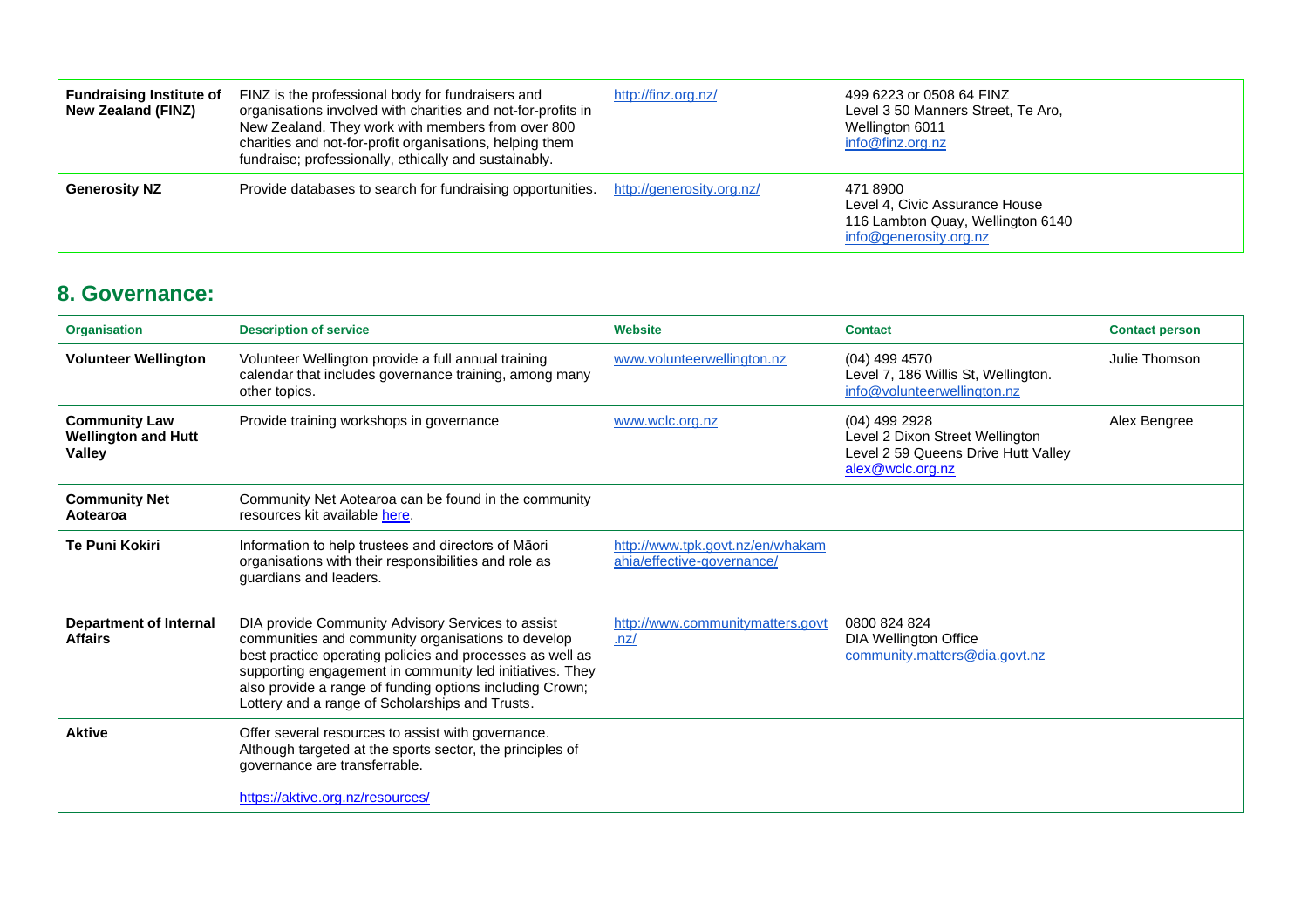| Lead | Leading in a not for profit can be complex.<br>But you don't have to work it out on your own. | https://www.lead.org.nz/ | 022 572 6398<br>info@lead.org.nz | Sandy Thompson |
|------|-----------------------------------------------------------------------------------------------|--------------------------|----------------------------------|----------------|
|      | The team at LEAD offer training and information on non-<br>profit governance.                 |                          |                                  |                |

# **9. Information technology:**

| <b>Organisation</b>    | <b>Description of service</b>                                                                                                                                                                      | <b>Website</b>                       | Contact                    | <b>Contact person</b> |
|------------------------|----------------------------------------------------------------------------------------------------------------------------------------------------------------------------------------------------|--------------------------------------|----------------------------|-----------------------|
| <b>Cheeky Upstarts</b> | Based in Wellington, Cheeky Upstart creates pin-point<br>website and story-telling solutions for charities, non-profit<br>organisations and socially-conscious businesses all over<br>New Zealand. | https://www.cheekyupstart.co.<br>nz/ | justin@cheekyupstart.co.nz | Justin Meade          |
| <b>TechSoup</b>        | Provide technology donations and discounts for NFPs                                                                                                                                                | https://www.techsoup.net.nz/         | 887 0236                   |                       |

# **10. Leadership:**

<span id="page-6-0"></span>

| <b>Organisation</b>      | <b>Description of service</b>                                                                                                                                                                 | <b>Website</b>                                                                                      | <b>Contact</b>                                           | <b>Contact person</b> |
|--------------------------|-----------------------------------------------------------------------------------------------------------------------------------------------------------------------------------------------|-----------------------------------------------------------------------------------------------------|----------------------------------------------------------|-----------------------|
| <b>Community Mentors</b> | Community Mentors provide mentors for people working<br>in the community sector.                                                                                                              | https://www.facebook.com/co<br>mmunitymentorsnewzealand/<br>http://www.communitymentors.<br>org.nz/ | 0800 209 209 ext 2<br>Ruth.cruden@communitymentors.org.n |                       |
| Lead                     | Leading in a not for profit can be complex.<br>But you don't have to work it out on your own.<br>The team at LEAD offer training and information on non-<br>profit governance and leadership. | https://www.lead.org.nz/                                                                            | 022 572 6398<br>info@lead.org.nz                         | Sandy Thompson        |

# <span id="page-6-1"></span>**11. Legal obligations:**

<span id="page-6-2"></span>

| <b>Organisation</b> | <b>Description of service</b> | Website | <b>Contact</b> | <b>Contact person</b> |
|---------------------|-------------------------------|---------|----------------|-----------------------|
|---------------------|-------------------------------|---------|----------------|-----------------------|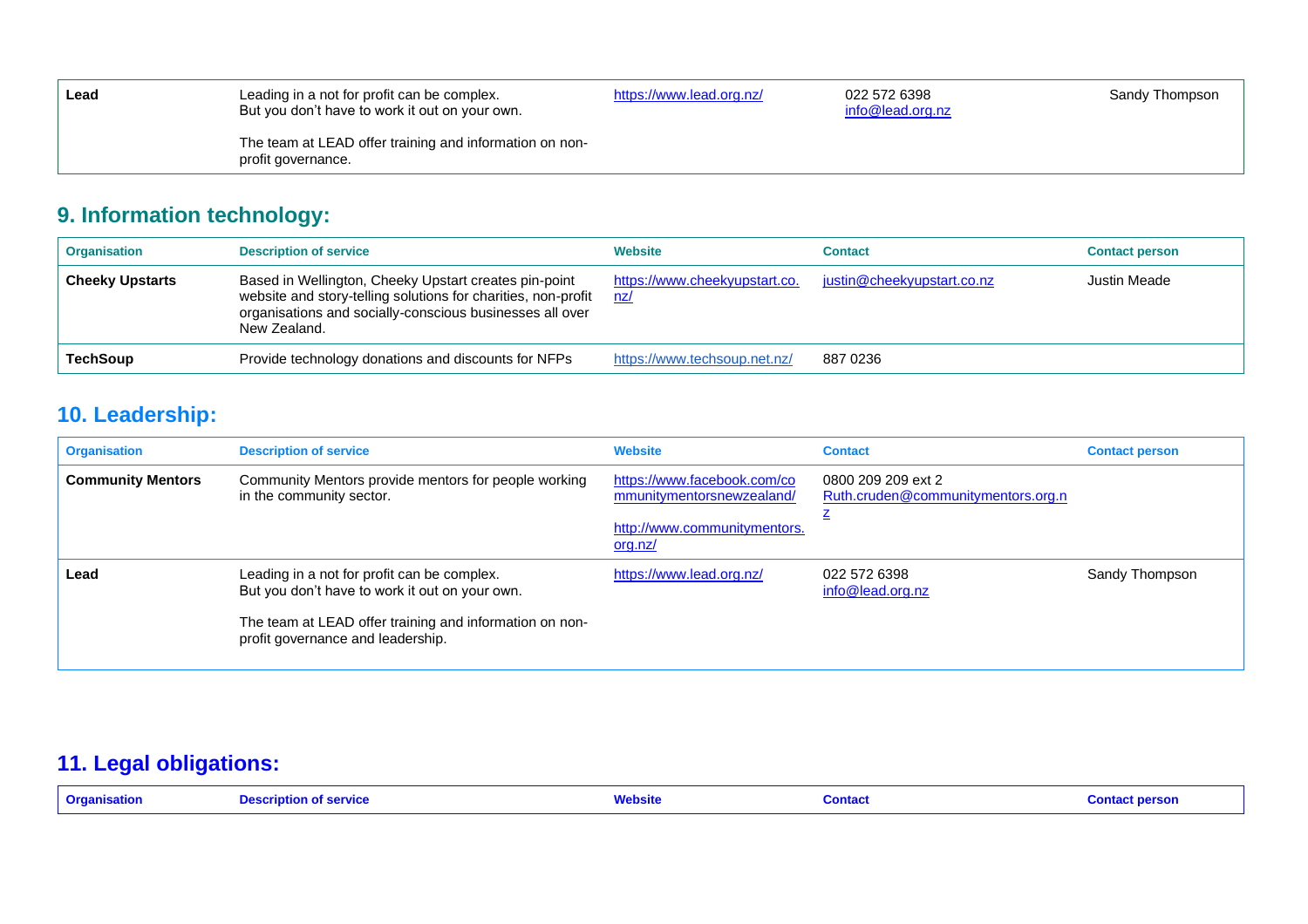| <b>Community Law</b><br><b>Wellington and Hutt</b><br>Valley | We provide free legal advice to community groups -<br>contact Zoe or come in to a drop in session. We also run<br>education for governance and managers of community<br>groups. Sign up to our newsletter to hear about these. | www.wclc.org.nz         | (04) 499 2928<br>Level 2 Dixon Street Wellington<br>Level 2 59 Queens Drive Hutt Valley<br>info@wclc.org.nz<br>alex@wclc.org.nz | Alex Bengree |
|--------------------------------------------------------------|--------------------------------------------------------------------------------------------------------------------------------------------------------------------------------------------------------------------------------|-------------------------|---------------------------------------------------------------------------------------------------------------------------------|--------------|
| <b>Citizens Advice</b><br><b>Bureaus</b>                     | The Citizen Advice Bureau is an independent service and<br>available to everyone on any subject matter.                                                                                                                        | https://www.cab.org.nz/ | Phone: 0800 367 222                                                                                                             |              |
|                                                              | Citizens Advice Bureaus provide:<br>information about the law with some able to provide initial<br>legal advice referrals to local community centres.                                                                          |                         |                                                                                                                                 |              |

#### **12. Miscellaneous:**

<span id="page-7-0"></span>

| <b>Organisation</b>                                | <b>Description of service</b>                                                                                                                                                                                                                                                                                                                   | <b>Website</b>                                                                                            | <b>Contact</b>                          | <b>Contact person</b> |
|----------------------------------------------------|-------------------------------------------------------------------------------------------------------------------------------------------------------------------------------------------------------------------------------------------------------------------------------------------------------------------------------------------------|-----------------------------------------------------------------------------------------------------------|-----------------------------------------|-----------------------|
| <b>Community Law</b><br><b>Centres of Aotearoa</b> | Provide "Managing a Community Centre: Best Practice<br>Guidelines" which includes great material for community<br>organisations, not just community centres.<br>Available for free download:<br>http://www.wclc.org.nz/publication/managing-a-<br>community-venue/                                                                              |                                                                                                           |                                         |                       |
| <b>Integrated Data</b><br><b>Infrastructure</b>    | Managed by Stats NZ the Integrated Data Infrastructure<br>(IDI) combines information from a range of organisations<br>(such as health and education data) to provide the<br>insights government needs to improve social and<br>economic outcomes for New Zealanders. This service<br>can be used by researchers and community<br>organisations. | http://www.stats.govt.nz/brows<br>e for stats/snapshots-of-<br>nz/integrated-data-<br>infrastructure.aspx |                                         |                       |
| <b>Otago University</b><br><b>Ethics Committee</b> | Can provide free review and approval for research<br>projects requiring ethics approval.                                                                                                                                                                                                                                                        | https://www.otago.ac.nz/dsm-<br>psm/research/ethical-approval-<br>process/index.html                      | 0800 80 80 98<br>university@otago.ac.nz |                       |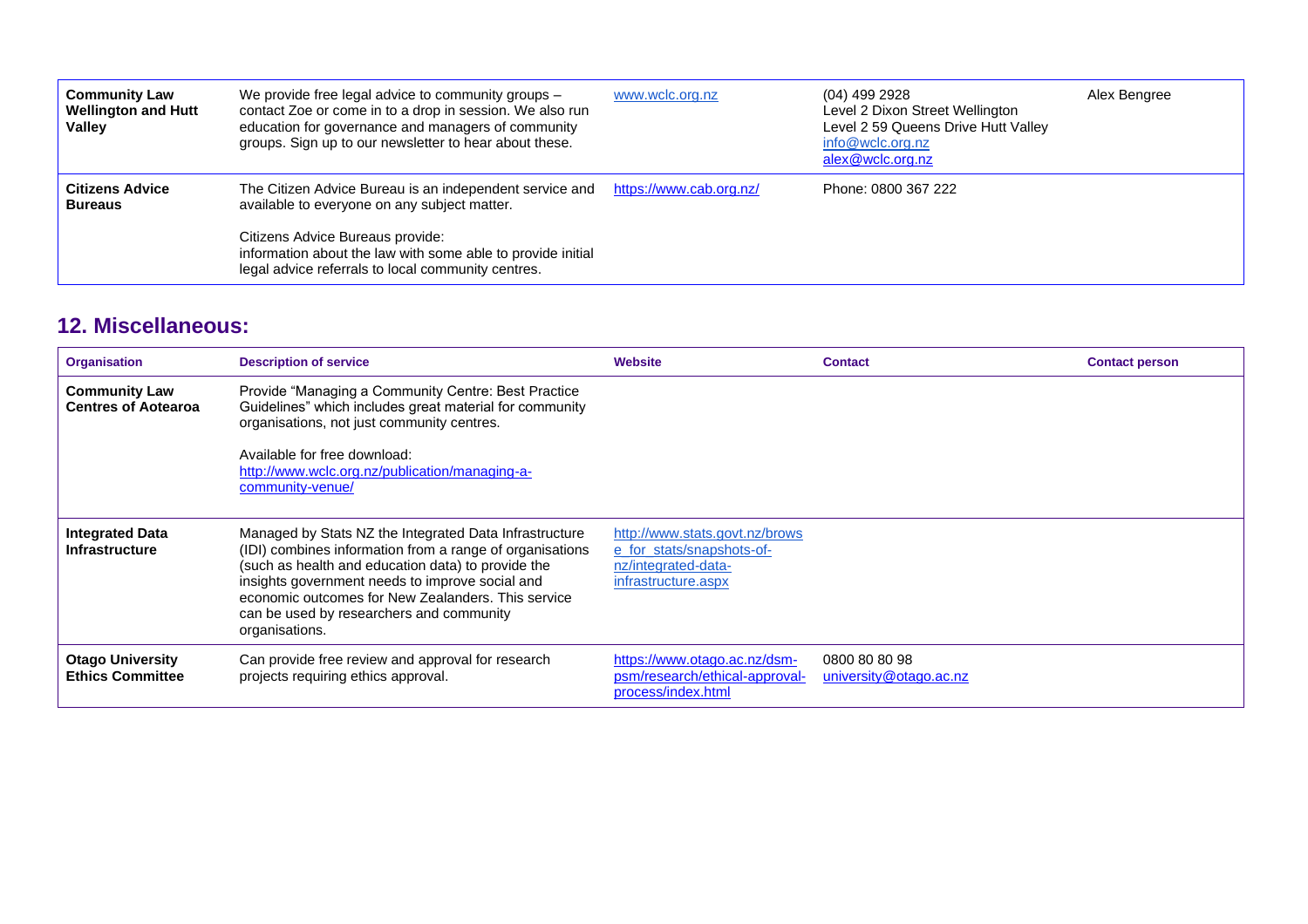# **13. Partnerships and collaboration:**

| Organisation                            | <b>Description of service</b>                                                                                                                       | <b>Website</b> | <b>Contact</b>                     | <b>Contact person</b> |
|-----------------------------------------|-----------------------------------------------------------------------------------------------------------------------------------------------------|----------------|------------------------------------|-----------------------|
| <b>Community Networks</b><br>Wellington | Provide a monthly newsletter and monthly networking<br>meetings with the aim of building greater collaboration in<br>Wellington's community sector. | www.cnw.org.nz | (04) 385 3518<br>office@cnw.org.nz | Debbie Delaney        |

#### **14. Planning:**

| <b>Organisation</b>              | <b>Description of service</b>                                                                            | Website | Contact | Contact person |
|----------------------------------|----------------------------------------------------------------------------------------------------------|---------|---------|----------------|
| <b>Community Net</b><br>Aotearoa | Resources on planning in your organisation are included<br>in the community resource kit available here. |         |         |                |

#### **15. Policies:**

<span id="page-8-0"></span>

| <b>Organisation</b>              | <b>Description of service</b>                                                                                       | Website | Contact | <b>Contact person</b> |
|----------------------------------|---------------------------------------------------------------------------------------------------------------------|---------|---------|-----------------------|
| <b>Community Net</b><br>Aotearoa | Resources on developing policies in your organisation<br>are included in the community resource kit available here. |         |         |                       |

### **16. Staffing (paid and voluntary) / human resources:**

<span id="page-8-3"></span><span id="page-8-2"></span><span id="page-8-1"></span>

| <b>Organisation</b>                       | <b>Description of service</b>                                                                                                                                                                                                              | <b>Website</b>             | <b>Contact</b>                                                                                        | <b>Contact person</b> |
|-------------------------------------------|--------------------------------------------------------------------------------------------------------------------------------------------------------------------------------------------------------------------------------------------|----------------------------|-------------------------------------------------------------------------------------------------------|-----------------------|
| <b>Volunteer Wellington</b>               | Recruit volunteers and provide training and support in the<br>management of volunteers.                                                                                                                                                    | www.volunteerwellington.nz | (04) 499 4570<br>Level 7, 186 Willis St, Wellington.<br>info@volunteerwellington.nz                   | Julie Thomson         |
| <b>Human Resources</b><br>Institute of NZ | Is the professional body for HR practitioners and provide<br>a range of resources on people management.<br>Their resources page (https://hrnz.org.nz/resources)<br>provides some information although so is only accessible<br>to members. | http://www.hrinz.org.nz/   | 04 499 2966 0800 247 469<br>Level 2 Solnet House, 70 The Terrace,<br>Wellington<br>hrinz@hrinz.org.nz |                       |
| <b>Community Net</b><br>Aotearoa          | Resources on employment is available in the community<br>resources kit available here.                                                                                                                                                     |                            |                                                                                                       |                       |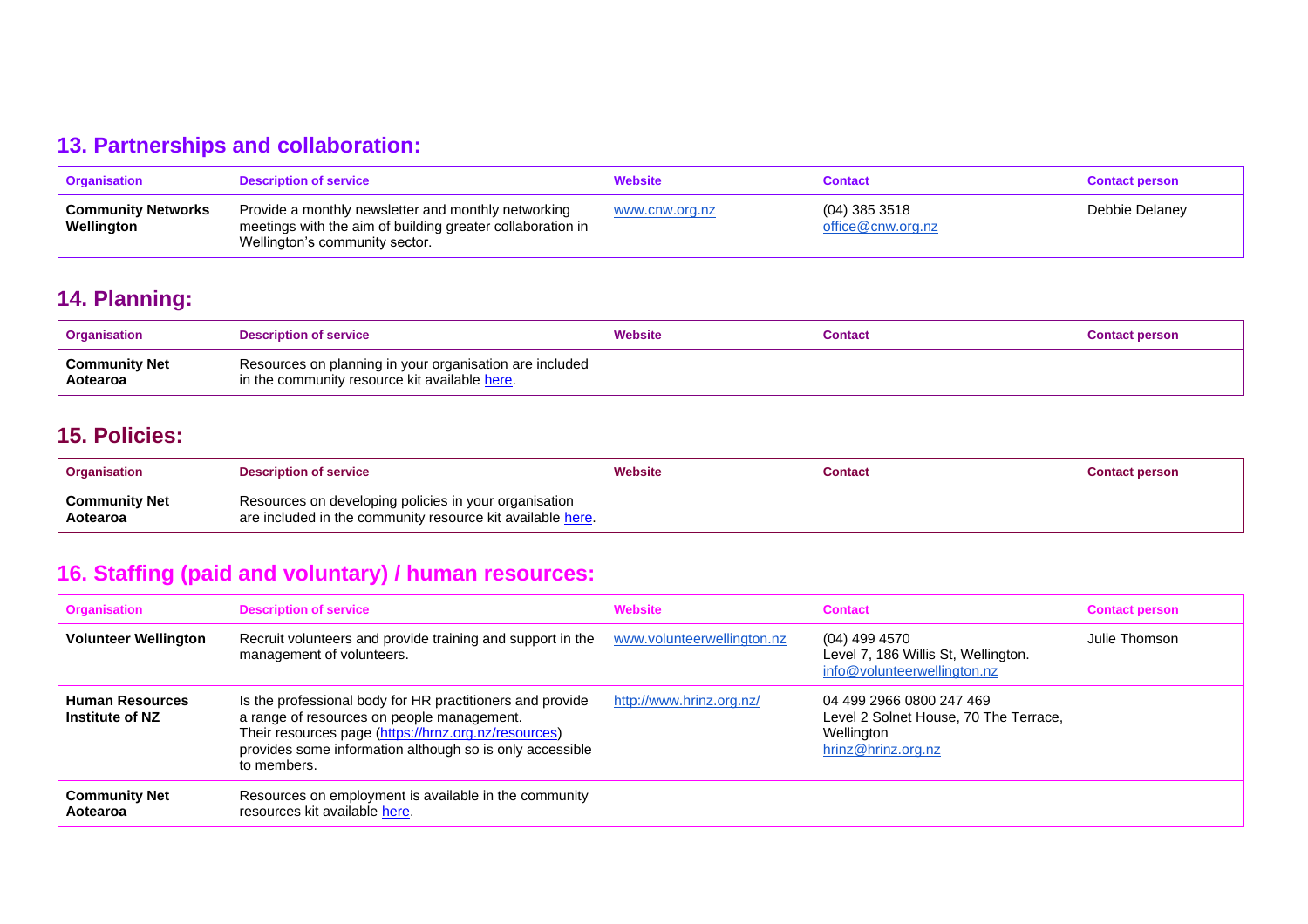| <b>Workplace Wellbeing</b>         | Mana Mahi Resource: A Guide to the Employment of<br>People in the Tangata Whenua, Community and<br>Voluntary Sector Organisations.                                                                                                                                                                                                                                                                                                          | https://community.net.nz/resou<br>rces/community-resource-<br>kit/mana-mahi-resource-<br>workplace-wellbeing/                 |                                                                                                                                                                      |                 |
|------------------------------------|---------------------------------------------------------------------------------------------------------------------------------------------------------------------------------------------------------------------------------------------------------------------------------------------------------------------------------------------------------------------------------------------------------------------------------------------|-------------------------------------------------------------------------------------------------------------------------------|----------------------------------------------------------------------------------------------------------------------------------------------------------------------|-----------------|
| <b>Volunteering New</b><br>Zealand | New Zealand's national organisation promoting,<br>supporting and advocating for volunteers and<br>volunteering in NZ. Publishers of<br>New Zealand's State of Volunteering Reports, the 'Best<br>Practice Guidelines for Volunteer-Involving<br>Organisations, and 'Competencies for Volunteer<br>Managers'. They also provide free online assesment tools<br>for leaders and managers of volunteers <b>LeadMe</b> and<br><b>InvolveMe.</b> | http://www.volunteeringnz.org.<br>nz/<br>http://leadme.volunteeringnz.or<br>g.nz/<br>https://vnz.involveme.nz/#/app/<br>start | 027 681 4956<br>office@volunteeringnz.org.nz<br>Level 4, Ranchod House, 39 Webb<br>Street                                                                            | Michelle Kitney |
| <b>Intern NZ</b>                   | Connect people wanting to do internships with<br>organisations wanting to engage interns.                                                                                                                                                                                                                                                                                                                                                   | http://www.internnzoz.com/                                                                                                    | (04) 384 0117<br>intern@internNZOZ.com                                                                                                                               |                 |
| HelpTank                           | HelpTank connects skilled volunteers with not for profit<br>community organisations to enable them to receive pro-<br>bono help on projects                                                                                                                                                                                                                                                                                                 | https://helptank.nz/                                                                                                          |                                                                                                                                                                      | Jo Turner       |
| Workbridge                         | Workbridge is a specialist employment service that works<br>with people with all types of disability, injury or illness.<br>They are about recognising and strengthening ability<br>rather than focusing on disability. This means the people<br>they promote for a vacancy will have the necessary skills<br>and attitudes for the job. They work at no cost for<br>jobseekers and employers to match people to the right<br>job.          | http://www.workbridge.co.nz/                                                                                                  | 0508 858 858<br>They have 22 branches across the<br>country. Landline calls are directed to<br>the Workbridge center nearest the<br>caller.<br>info@workbridge.co.nz |                 |

# **17. Te Tiriti o Waitangi:**

<span id="page-9-0"></span>

| <b>Organisation</b>                   | <b>Description of service</b>                                                                            | <b>Website</b>                                                       | <b>Contact</b>                                                  | <b>Contact person</b> |
|---------------------------------------|----------------------------------------------------------------------------------------------------------|----------------------------------------------------------------------|-----------------------------------------------------------------|-----------------------|
| The Human Rights<br><b>Commission</b> | Has a nationwide team of volunteer facilitators to help<br>organisations look at the Treaty of Waitangi. | https://www.hrc.co.nz/                                               | 0800 496 877<br>infoline@hrc.co.nz                              |                       |
| AwaWhenua                             | Run training in Cultural Competency and in the Treaty of<br>Waitangi.                                    | http://www.awawhenua.co.nz/t<br>reaty-of-waitangi-<br>xidc83013.html | 021 026 0026<br>38 York Street Rotorua<br>tania@awawhenua.co.nz |                       |